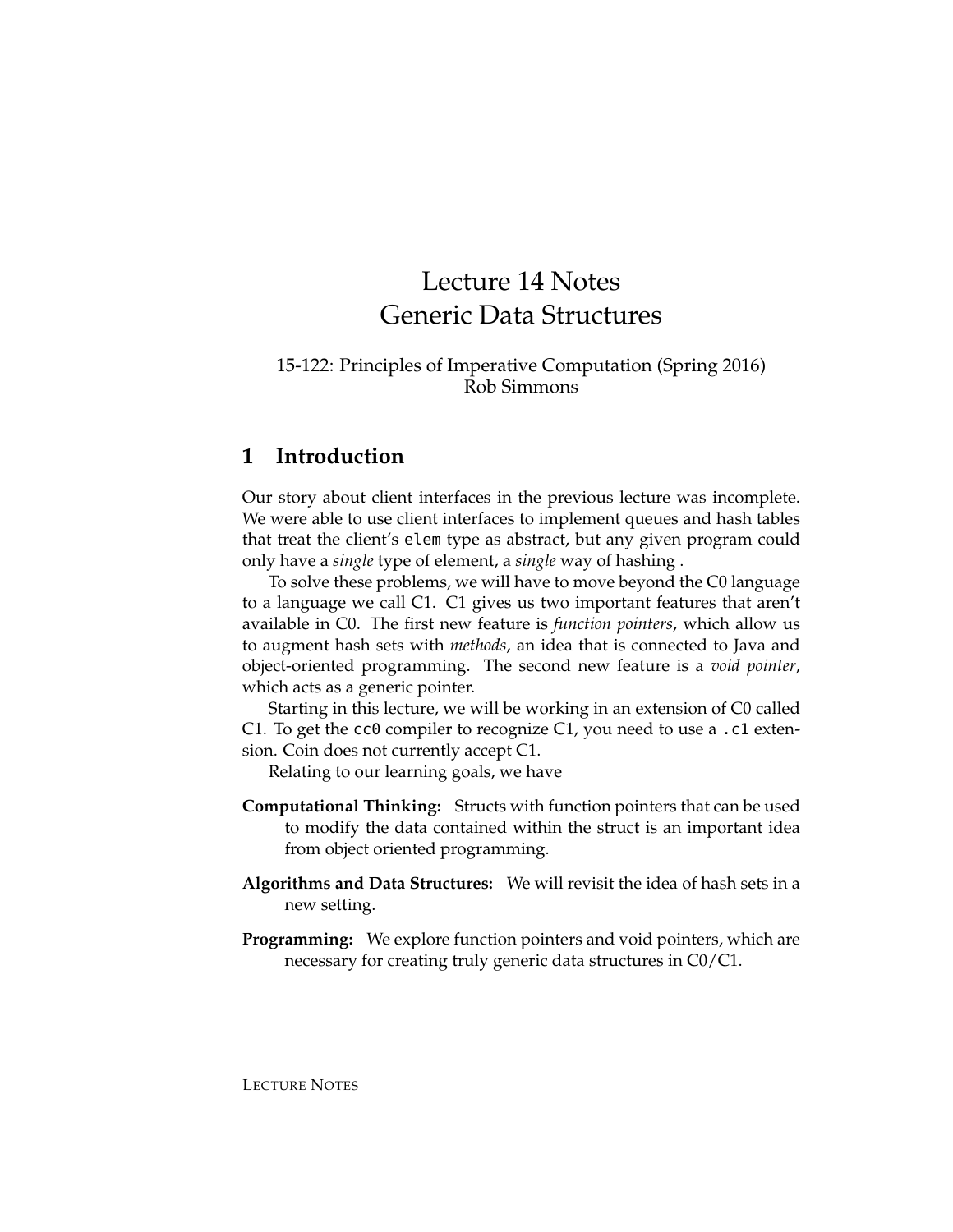# **2 Hash Set Review**

In the last lecture, we talked about a client interface for hash sets that allowed us to treat the type elem of hash table elements as *abstract* to the library, and therefore changeable by the client. Recall this interface, as we developed it in the last lecture:

```
/*** Client interface ***/
// typedef _______ elem;
bool elem_equiv(elem x, elem y);
int elem_hash(elem x);
/*** Library interface ***/
// typedef _{\text{---}--} * hset_t;
hset_t hset_new(int capacity)
 /*@requires capacity > 0; @*/
 /*@ensures \result != NULL; @*/ ;
elem hset_contains(hset_t H, elem x)
 /*@requires H != NULL; @*/ ;
void hset_add(hset_t H, elem x)
 /*@requires H != NULL; @*/
 /*@ensures hset_contains(H, x); @*/ ;
```
There is still a significant problem with this structure of a client/library interface. Within a given program, we could only instantiate the client interface type and the client functions *once*. This is a problem: even if we are okay committing to a single type of element, like a struct with two fields color and fruit

```
1 struct produce {
2 string color;
3 string fruit;
4 };
```
there are multiple reasonable ways of instantiating the two client functions elem\_equiv and elem\_hash.

If we treat elements as equivalent only if all fields are equal, then we can have a set containing red, yellow, and green apples, red and blue berries, and yellow and green bananas.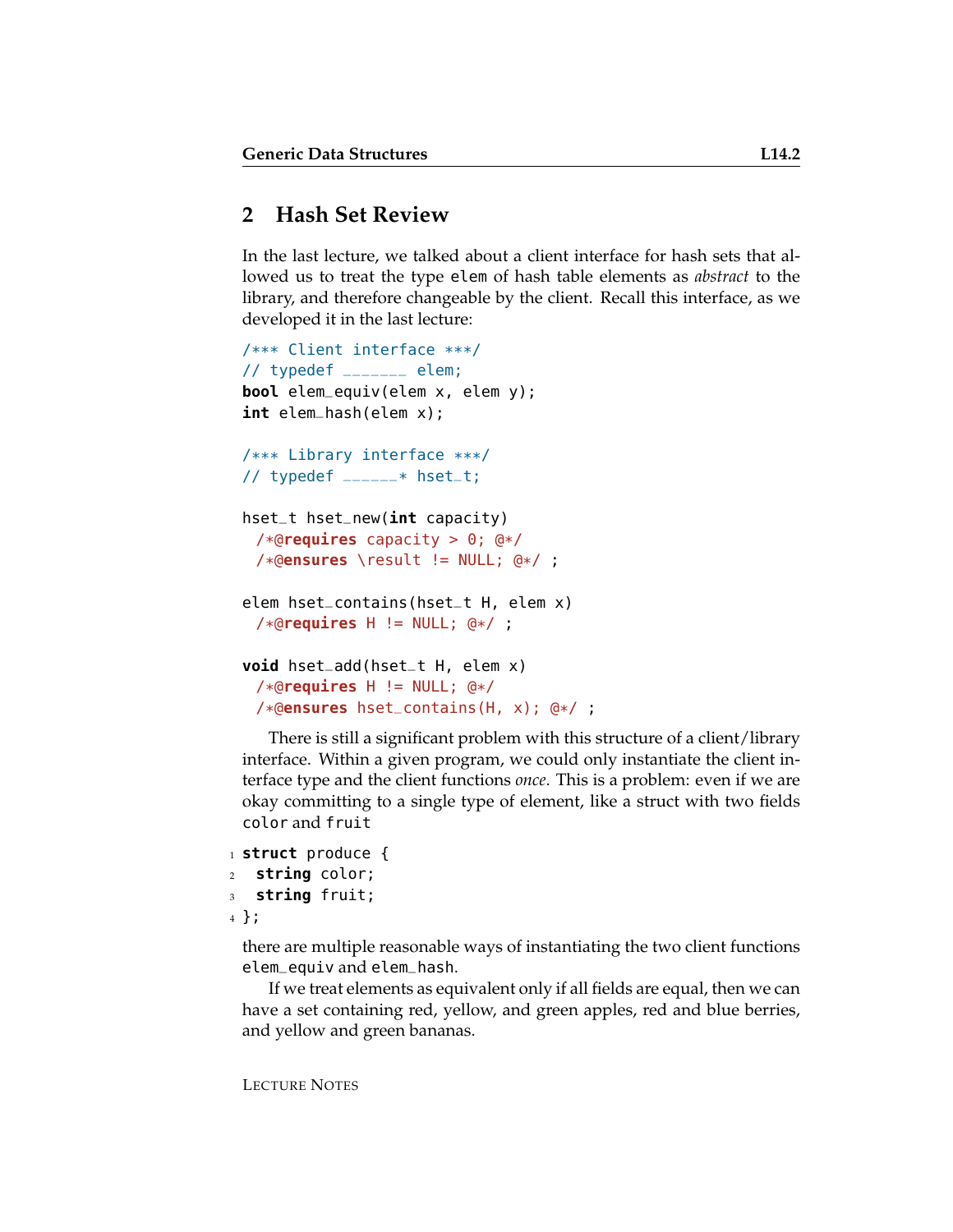```
6 bool produce_equiv_all(struct produce* x, struct produce* y)
7 //@requires x != NULL && y != NULL;
8 {
9 return string_equal(x->color, y->color)
10 && string_equal(x->fruit, y->fruit);
11 }
12
13 int produce_hash_all(struct produce* x)
14 //@requires x != NULL;
15 \quad16 return hash_string(string_join(x->color,
17 string_join(" ", x->fruit)));
18 }
```
Maybe only care which fruits the table contains (so that red apples and green apples are the same from the perspective of the set).

```
20 bool produce_equiv_color(struct produce* x, struct produce* y)
21 //@requires x != NULL && y != NULL;
22 \frac{1}{2}23 return string_equal(x->fruit, y->fruit);
24 }
25
26 int produce_hash_color(struct produce* x)
27 //@requires x != NULL;
28 {
29 return hash_string(x->fruit);
30 }
```
Our first goal will be to allow, *within a single program,* the use of hash sets that treat all fruits the as equivalent, all colors as equivlaent, and sets that only fruits with the same color and name as equivalent. We will accomplish this with function pointers.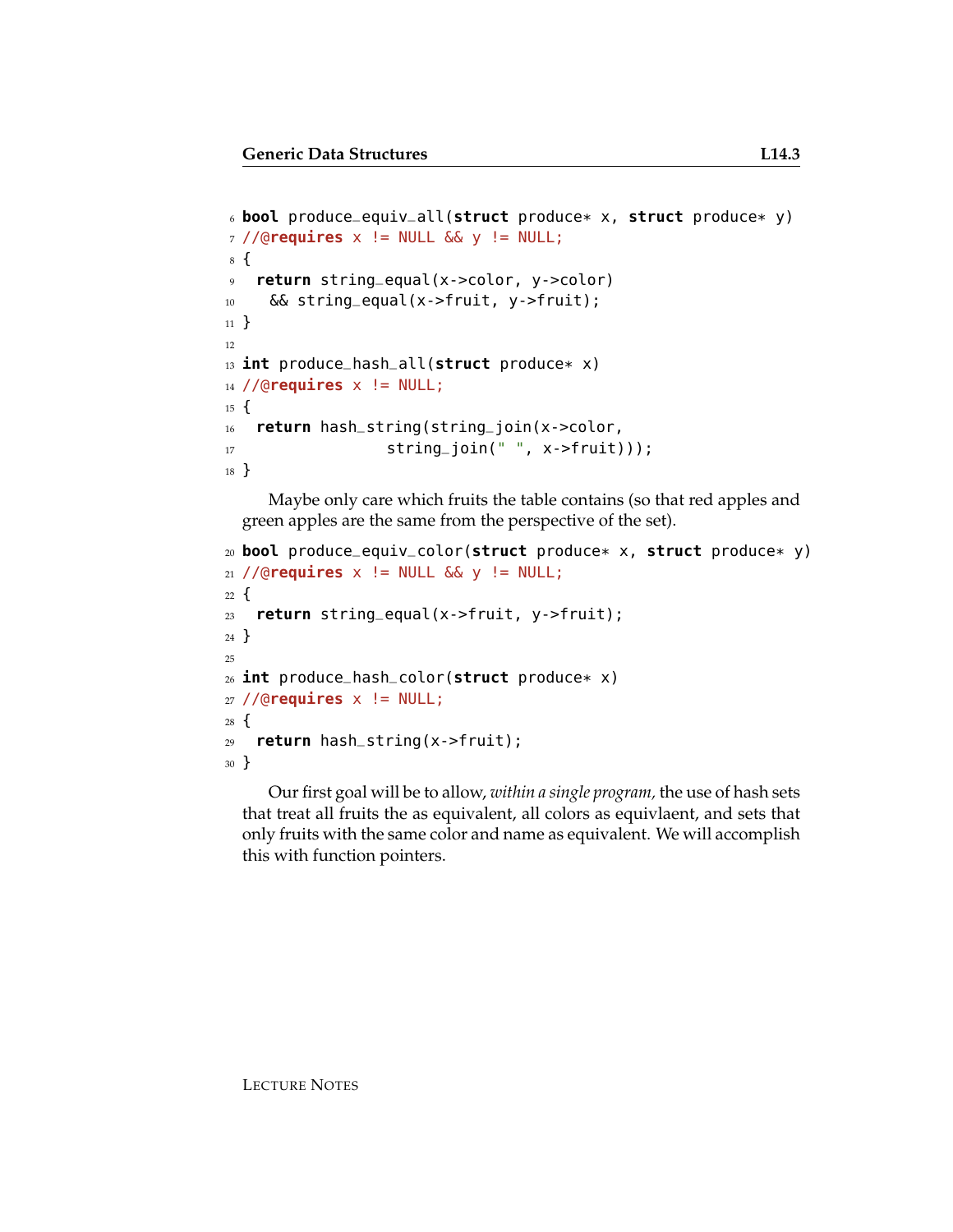# **3 Function Pointers**

Although we saw two different functions for equivalence checking above, as long as we have

**typedef struct** produce\* elem;

they both match the hash set client interface declaration for elem\_equiv; in fact, any function that checks two **struct** produce values for equality has a declaration of the form:

```
bool equiv(struct produce* x, struct produce* y);
```
The function name can be anything we choose, and so can the parameter names, but the return type and the parameter types are fixed (as well as the contract, with parameter names suitably adjusted).

In C1, we can define a *type* capturing all such functions by just adding the word **typedef** to the beginning of the example declaration above:

```
typedef bool equiv_fn(struct produce* x, struct produce* y);
```
When we call a function by writing  $equiv(a,b)$ , the code that executes is stored in memory in compiled form. Since the amount of memory is large (compared to C0 *small types*), it is illegal to write code that treats functions like other values, as below:

```
equiv_fn f; // NOT ALLOWED
f = produce_equiv_all; // NOT ALLOWED
println(f(a,b) ? "equiv" : "not equiv");
f = produce_equiv_color; // NOT ALLOWED
println(f(a,b) ? "equiv" : "not equiv");
```
Instead, in the extended language C1, we can declare *pointers* to functions of type equiv\_fn.

```
equiv_fn* g;
```
We don't create function pointers by dynamically allocating them the way we do structs: all the functions we could possibly have in our program are already known when we compile the program. Instead, we use a new operator, & (read as *address-of*). If we write &produce\_equiv\_all, we obtain a pointer to the function produce\_equiv\_all. So we can assign the pointer to g as follows, as long as produce\_equiv\_all has the correct type.

```
equiv\_fn* g = \&produce_equiv_all;
```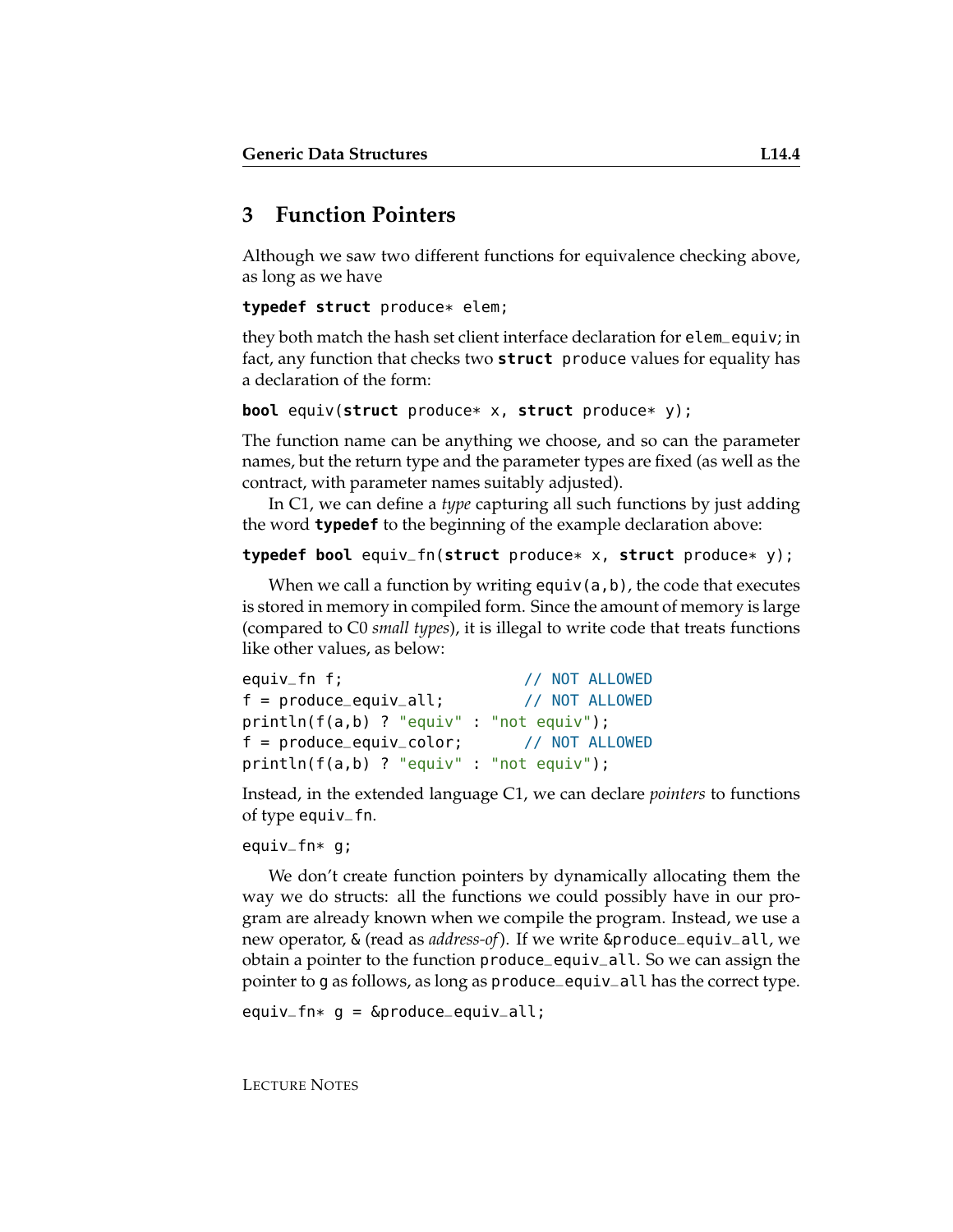When we call a function using a function pointer, we have to use parentheses like this:  $(*g)(a,b)$ , because  $*g(a,b)$  is parsed the same way as  $*(q(a,b))$ .

We can correct the illegal example above to:

```
equiv_fn* f;
f = \&produce_equiv_all;
println((*f)(a,b) ? "equiv" : "not equiv");
f = &produce_equiv_color;
println((*f)(a,b) ? "equiv" : "not equiv");
```
Like all other pointers, function pointers can be NULL, and it is a safety violation to dereference a NULL function pointer.

# **4 Methods For Hash Sets**

Remember our goal: to allow, *within a single program,* the use of hash sets that act like sets of colored fruits, and other hash sets that act like maps from colors to fruits. To achieve this, we will make hash tables more generic.

The first step is to change the client interface from declaring two particular functions elem\_equiv and elem\_hash to declaring two function *types*, elem\_equiv\_fn and elem\_hash\_fn.

```
1 /*** Client interface ***/
2 typedef struct produce* elem;
3
4 typedef bool elem_equiv_fn(elem x, elem y);
5
6 typedef int elem_hash_fn(elem x);
```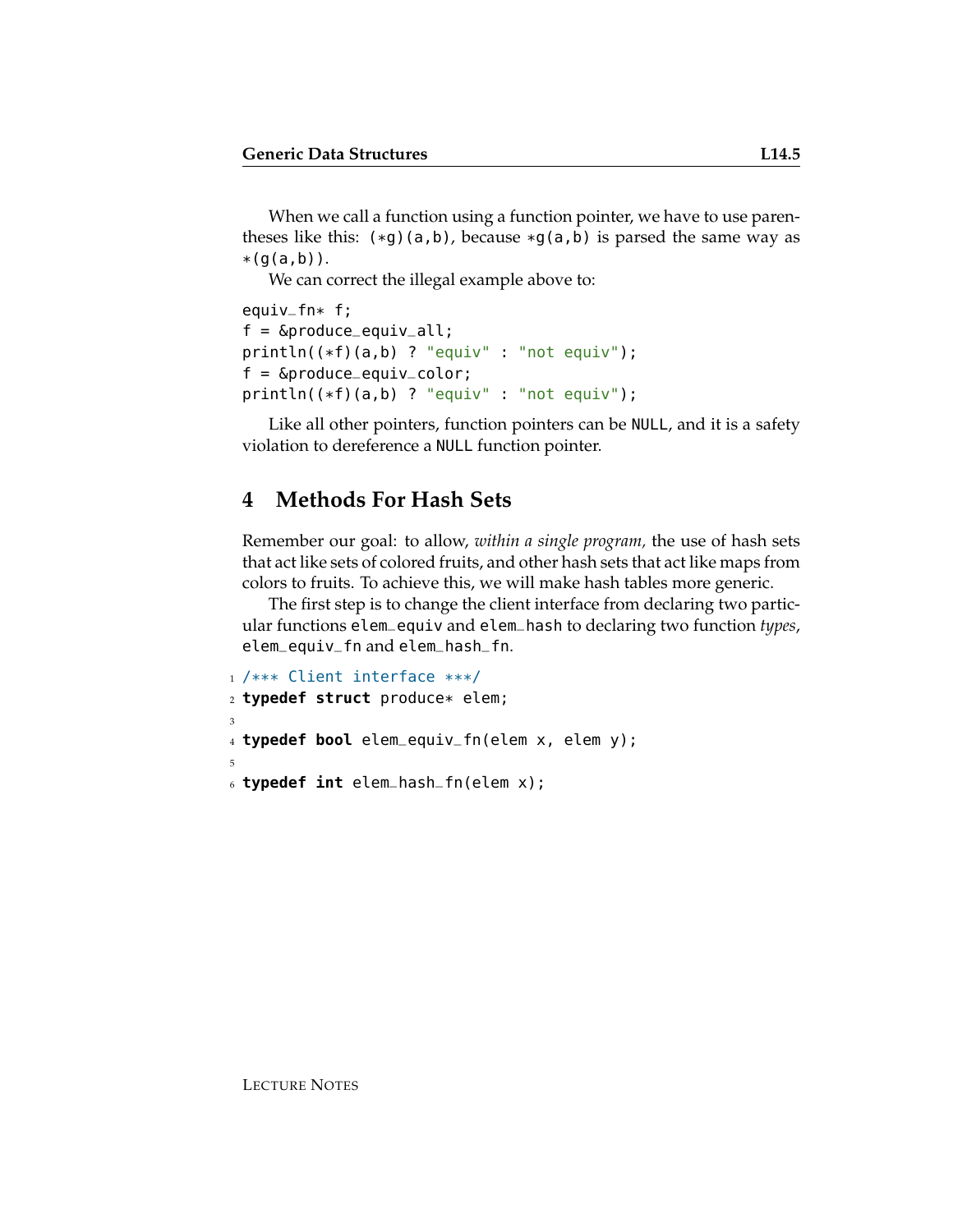Now our old code for looking up an element is broken, because the functions elem\_hash and elem\_equiv are no longer in the client interface.

```
s elem hset_lookup(hset* H, elem x)
9 //@requires is_hset(H);
10 //@requires x != NULL;
11 \t{1}_{12} int i = abs(elem_hash(x) % H->capacity); // BROKEN
13 for (chain* p = H->table[i]; p != NULL; p = p->next) {
14 //@assert p->data != NULL;
15 if (elem_equiv(p->data, x)) { // BROKEN
16 return p->data;
17 }
18 }
19
20 return NULL;
21 }
```
In C1 with function pointers, there are at least two options: one option is that we could pass along pointers to the needed functions as extra arguments to the hset\_lookup.

```
23 elem hset_lookup(hset* H, elem x,
24 elem_hash_fn* hash,
25 elem_equiv_fn* equiv)
26 //@requires is_hset(H, hash, equiv);
27 //@requires x != NULL && hash != NULL && equiv != NULL;
28 {
29 int i = abs((*hash)(x) % H->capacity);
30 for (chain* p = H->table[i]; p != NULL; p = p->next) {
31 //@assert p->data != NULL;
32 if ((*equiv)(p->data, x)) {
33 return p->data;
34 }
35 }
36
37 return NULL;
38 }
```
This is not the best option, though: the data structure invariants of our hash set implementation require that the placement of each element into a chain *makes sense with respect to the hash function*. We might want to have two dif-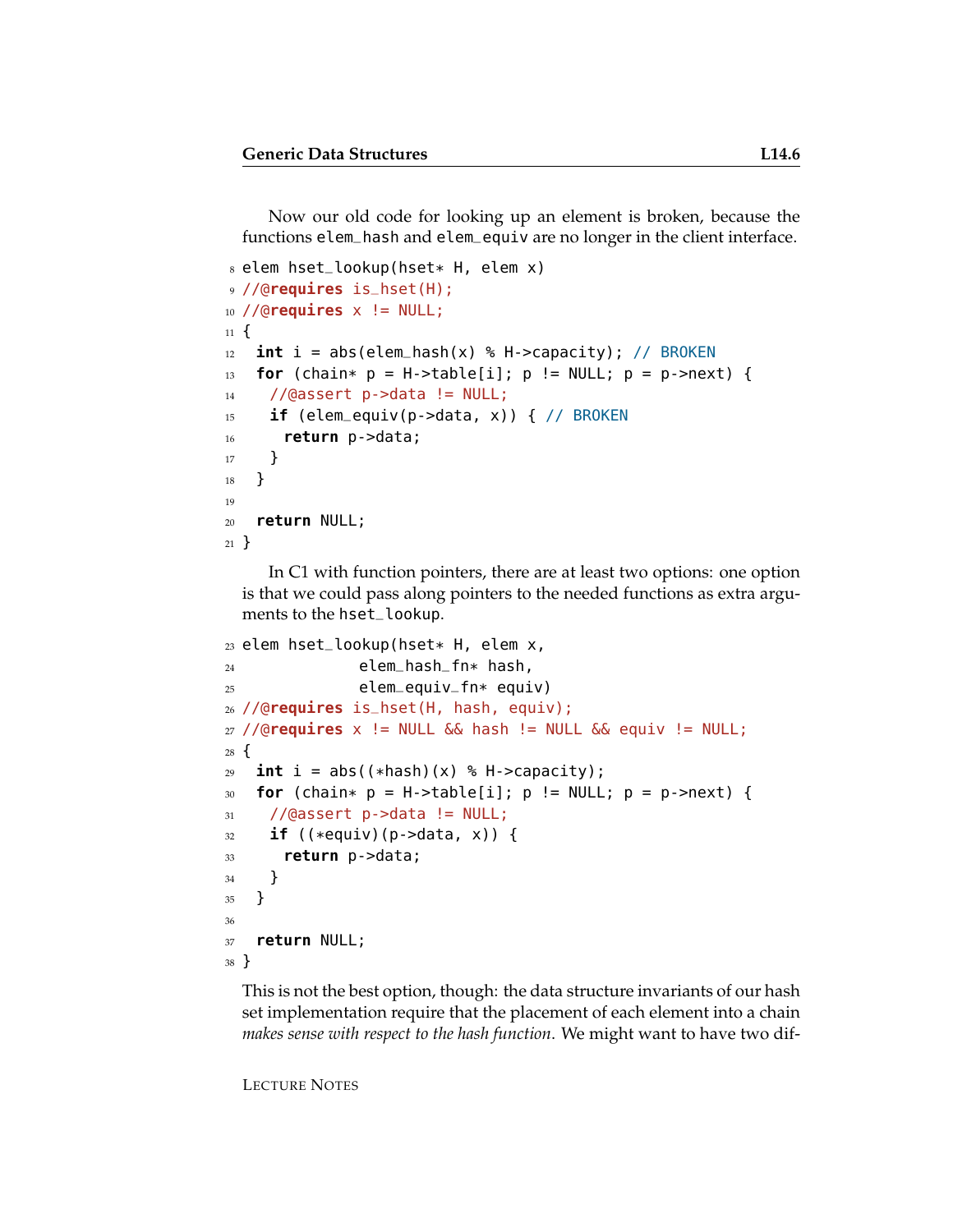ferent hash sets during the course of a program: H1 using produce\_hash\_all and H2 using produce\_hash\_color, but it will never make sense to have a single hash set change which hash function it is using. So the right approach is to store the two functions as fields of the **struct** hset\_header that is created when we call hset\_new.

```
1 typedef struct hset_header hset;
2 struct hset_header {
3 int size;
4 int capacity; /* 0 < capacity */
5 chain*[] table; / \lambda \length(table) == capacity */6 elem_equiv_fn* equiv; /* non-NULL */
\bar{z} elem_hash_fn* hash; /* non-NULL */
8 };
```
Now our data structure invariant has to ensure that the function pointers are not NULL, and hset\_new has to store the function pointers in the struct:

```
10 bool is_hset(hset* H) {
11 return H != NULL
12 && H->capacity > 0
13 \&\&\; H\text{-} > Size >= 0
14 && H->equiv != NULL
15 && H->hash != NULL
16 && is_table_expected_length(H->table, H->capacity)
17 /* && each element is non-null */
18 /* && there aren't equivalent elements */
19 /* && the number of elements matches the size */
20 /* && every element in H->table[i] hashes to i */
21 }
2223 hset* hset_new(int capacity, elem_equiv_fn* equiv, elem_hash_fn* hash)
24 //@requires capacity > 0 && equiv != NULL && hash != NULL;
25 //@ensures is_hset(\result);
26 \text{ } f27 hset* H = \alphalloc(hset);
28 H->size = 0;
29 H->capacity = capacity;
30 H->table = alloc_array(chain*, capacity);
31 H->equiv = equiv;
32 H->hash = hash;
```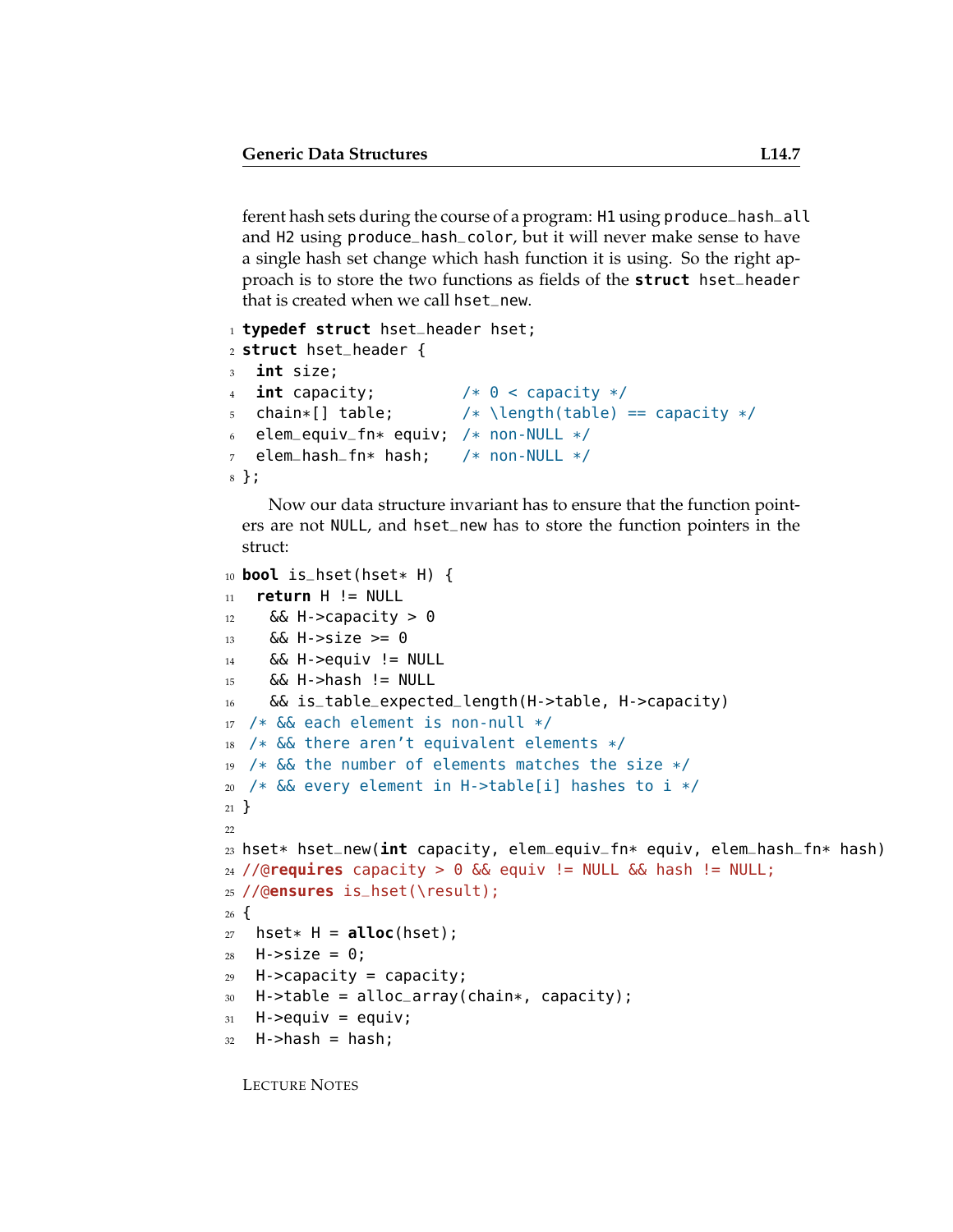#### **return** H;

}

The function pointers H->equiv and H->hash can be thought of as *methods* in an *object-oriented* language like Java: they are functions bundled with a particular hash set object that help us interpret the data in that object. Syntactically, compared to object-oriented languages, it's a little bit cumbersome to call these functions with the C1 notation. To avoid a lot of calls that use the cumbersome notation  $(*H\rightarrow\text{equiv}) (x,y)$ , we will write some helper functions so we can use calls that look like elemequiv(H, x, y).

```
36 bool elemequiv(hset* H, elem x, elem y)
37 //@requires H != NULL && H->equiv != NULL;
38 {
39 return (*H->equiv)(x, y);
40 }
41
42 int elemhash(hset* H, elem x)
43 //@requires H != NULL && H->capacity > 0 && H->hash != NULL;
44 //@requires x != NULL;
45 //@ensures 0 <= \result && \result < H->capacity;
46 {
47 return abs((*H->hash)(x) % H->capacity);
48 }
49
50 elem hset_lookup(hset* H, elem x)
51 //@requires is_hset(H, hash, equiv);
52 //@requires x != NULL && hash != NULL && equiv != NULL;
53 {
54 int i = elemhash(H, x);
55 for (chain* p = H->table[i]; p := NULL; p = p->next) {
56 //@assert p->data != NULL;
57 if (elemequiv(H, x, p->data)) {
58 return p->data;
59 }
60 }
61
62 return NULL;
63 }
```
Now we can achieve the generic behavior we wanted by creating two hash tables, one that acts like a set of colored fruits (H1) and one that acts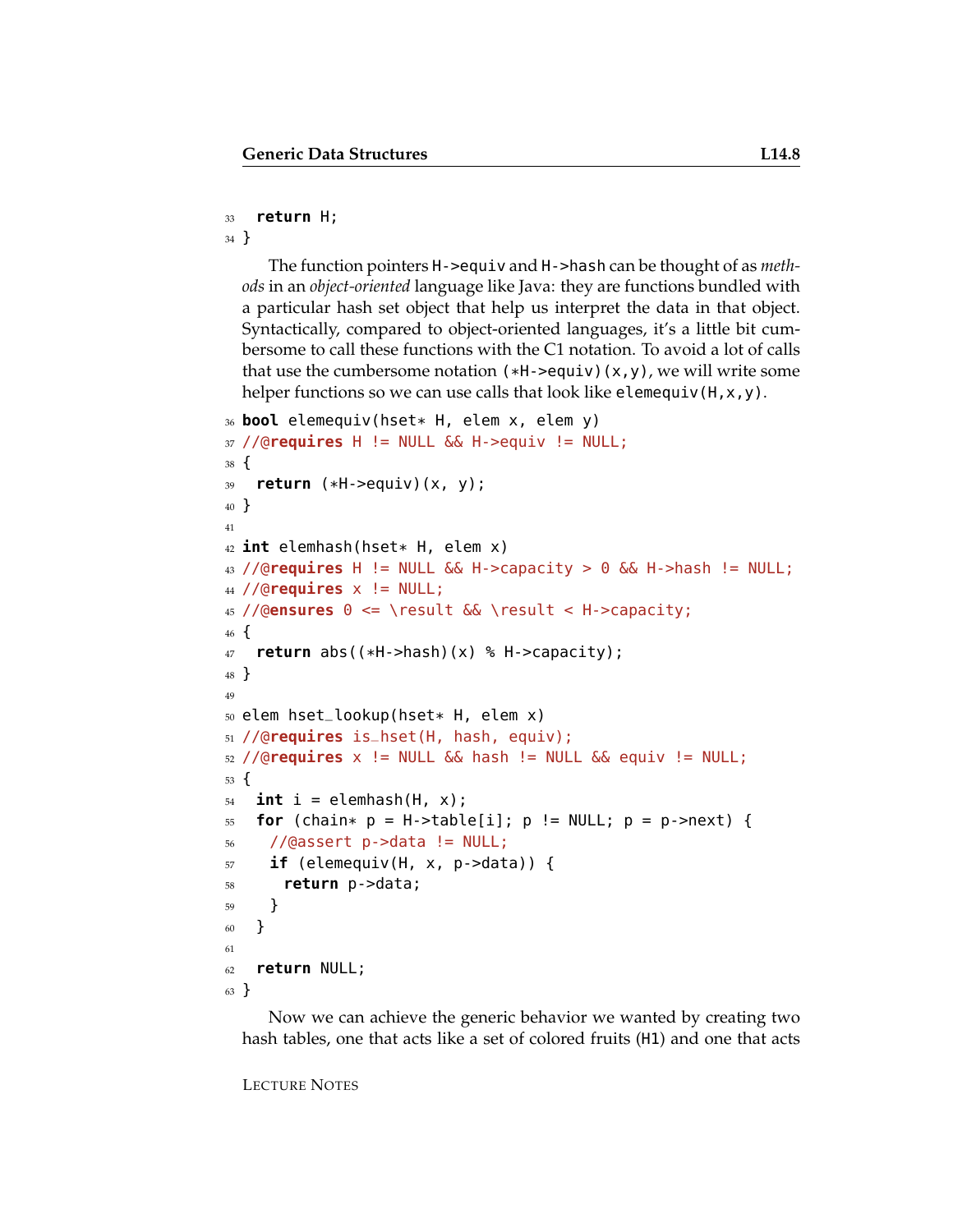like an associative array where keys are colors and values are fruits (H2).

```
hset_t H1 = hset_new(100, &produce_equiv_all, &produce_hash_all);
hset_t H2 = hset_new(100, &produce_equiv_color, &produce_hash_color);
hset_t H3 = hset_new(100, &produce_equiv_all, &produce_hash_color);
```
The third hash table, H3, works just like H1, but it may be much less efficient, because we know that any two distinct fruits with the same color will *definitely* collide. This is bad, but it is not as bad as a hash table which has the equivalence function produce\_equiv\_color and the hash function produce\_hash\_all. Such a hash set would be fundamentally broken; the invariants of a hash table require that if any two elements are equivalent, they *must* have the same hash value.

#### **5 Generic Pointers: void\***

Our different types of hash sets can co-exist in one program, which was our goal, but this is only true because they are storing the same type of element, **struct** produce. But we often need more generality than this: for instance, in the Clac program, we needed two stacks storing different types of elements. We can generalize our hash sets, abstracting away the element type using another new feature of C1, the *void pointer* (written **void**\*.) Using this feature, we can avoid the error-prone and wasteful copying of the hash set library that would otherwise be needed for each type of hash set element used in a program.

It should be said that calling it **void**\* is a terrible name! (Blame C.) A variable p of type **void**\* is allowed to hold a pointer to *anything*, not just to **void**. Any pointer can be turned into a void pointer by a *cast*:

```
\text{void} * \text{ p1} = (\text{void} * ) \text{ all} \text{ loc}(\text{int});
\text{void}* p2 = (\text{void}*)alloc(string);
void* p3 = (void*)alloc(struct produce);
\text{void}* \text{ p4} = (\text{void}*)\text{ allloc}(\text{int}**);
```
When we have a void pointer, we can turn it back into the type it came from by casting in the other direction:

```
int* x = (int*)p1;
string x = * (string*)p2;
```
At runtime, a non-NULL void pointer has a *tag*: casting incorrectly, like trying to run (**char**\*)p1 in the example above, is a safety violation: it will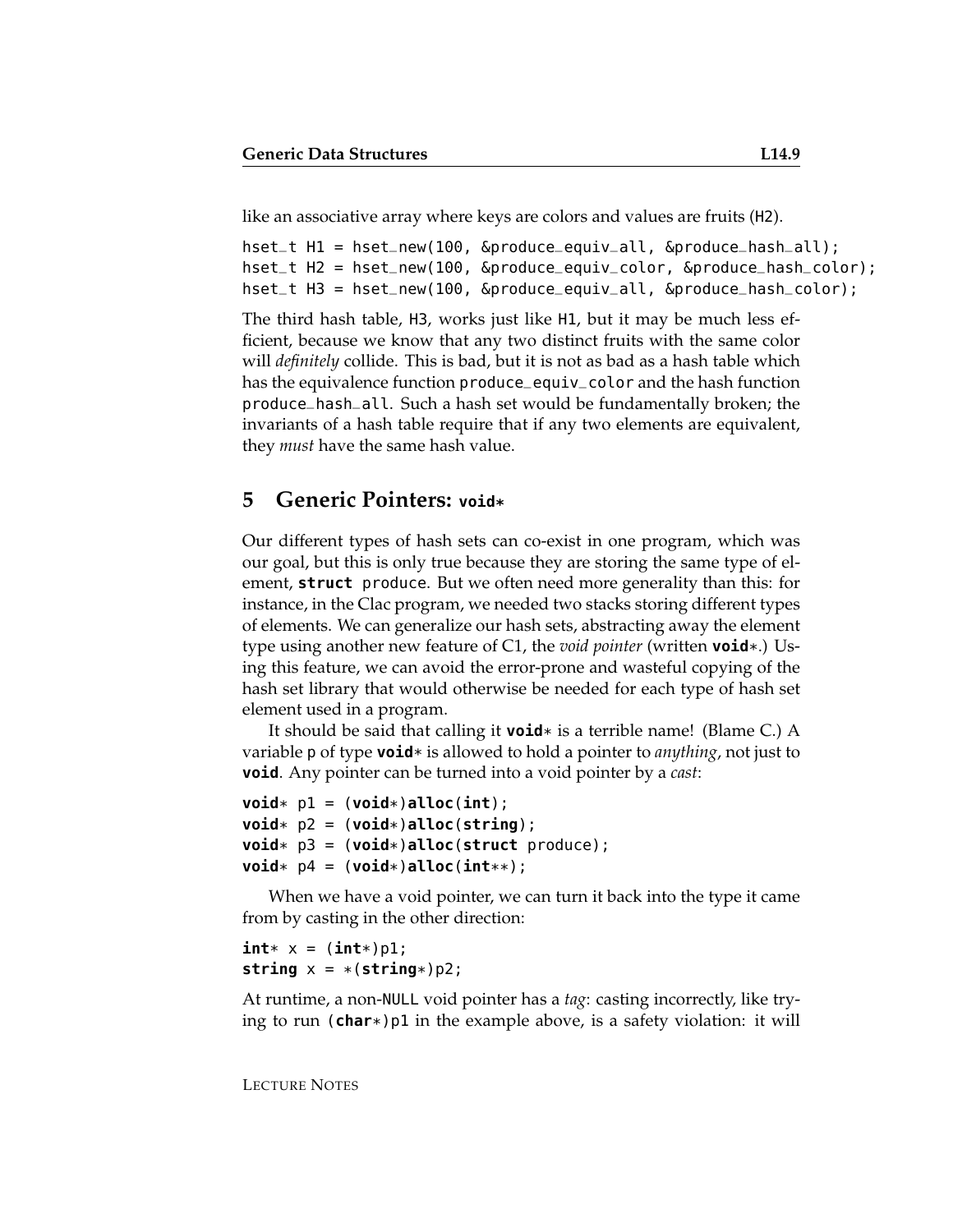cause a memory error just like a NULL dereference or array-out-of-bounds error.

These tags make void pointers a bit like values in Python: a void pointer carries the information about its true pointer type, and an error is raised if we treat a pointer to an integer like a pointer to a string or vice versa. Inside of contracts, we can check that type with the  $\hbar$ astag(ty,p) function:

```
//@assert \hastag(int*, p1);
//@assert \hastag(string*, p2);
//@assert \hastag(int***, p4);
//@assert !\hastag(string*, p1);
//@assert !\hastag(int**, p1);
//@assert !\hastag(int***, p1);
```
One quirk: the NULL void pointer is just NULL, so  $\hbar s tag(ty, NULL)$  always returns true and we can do slightly strange things like this without any error:

```
1 void* p = NULL;2 void* x = (void*)(int*)(void*)(string*)(void*)(struct produce*)p;
```
### **6 Generic Hash Sets**

Function pointers allowed us to implement hash sets without committing to a single implementation of our hashing and equivalence functions, but without **void**\*, C1 still requires us to commit to a single implementation of the elem type. But if we let the type of an element be **void**\*, then that's no commitment at all: we can use *any* pointer type as our element.

```
1 /************************/
2 /*** Client interface ***/
3 /************************/
4
5 // Library treats this like typedef _______ elem;
6 typedef void* elem;
7 typedef bool elem_equiv_fn(elem x, elem y);
8 typedef int elem_hash_fn(elem x);
```
The cost of this approach to generic data structures is that, within our client functions, we need to cast the generic pointers back to their original types before we use them.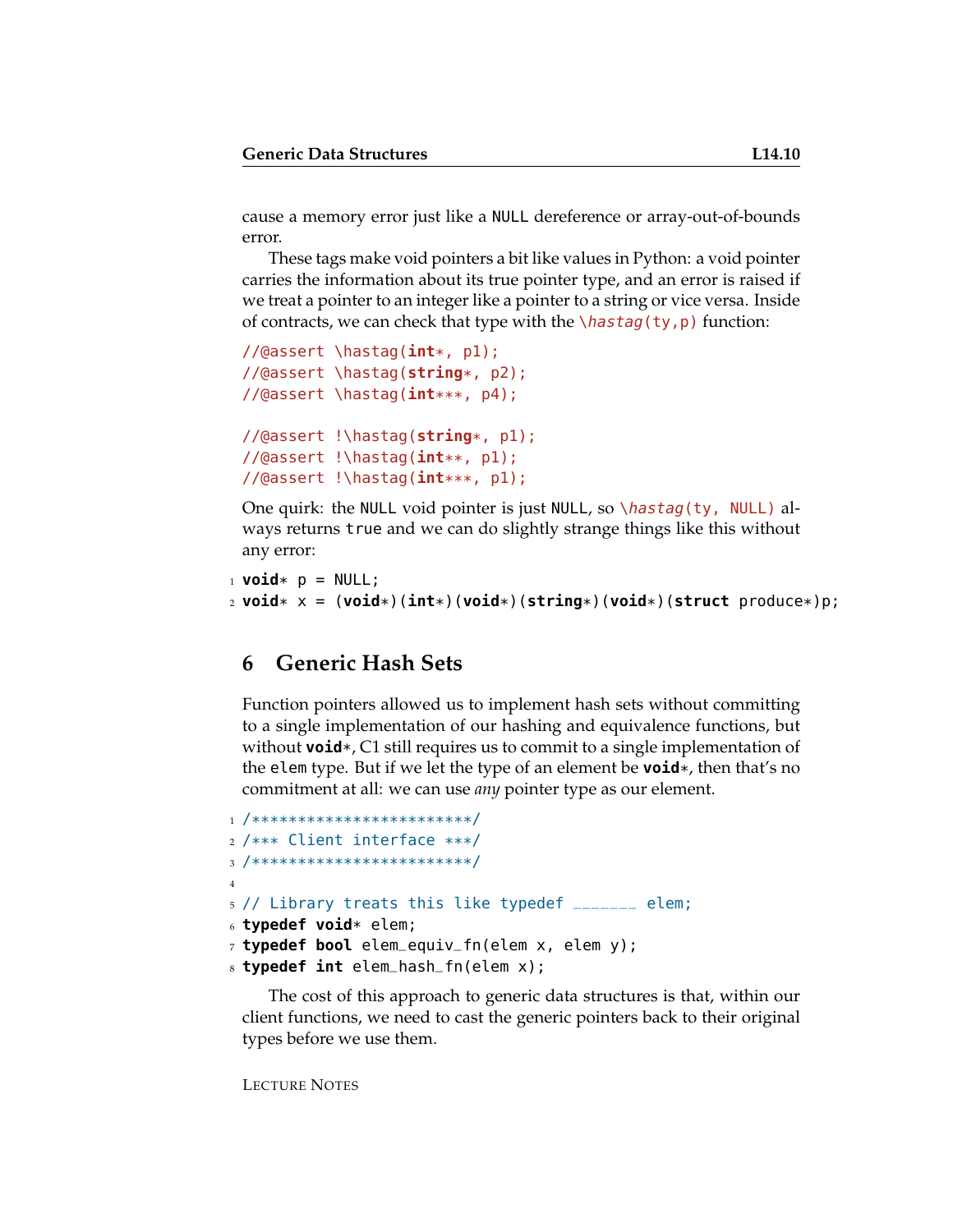```
10 bool produce_equiv_all(void* x, void* y)
11 //@requires x != NULL && \hastag(struct produce*, x);
12 //@requires y != NULL && \hastag(struct produce*, y);
13 \frac{1}{2}14 struct produce* a = (struct produce*)x;
15 struct produce* b = (struct produce*)y;
16 return string_equal(a->color, b->color)
17 & String equal (a->fruit, b->fruit);
18 }
```
Because the hash set implementation still treats the elem type as abstract, as long as we only give the hashtable **struct** produce pointers that have been cast to **void**\*, we can be sure that only generic pointers that are correctly tagged with **struct** produce\* will ever get passed to the equivalence function, meaning that whenever the method produce\_equiv\_all is called by the hash set implementation, the precondition should always be satisfied.

```
hset_t H1 =hset_new(10, &produce_equiv_color, &produce_hash_color);
struct produce* redapple = alloc(struct produce);
redapple->color = "red";
redapple->fruit = "apple";
struct produce* redberry = alloc(struct produce);
redberry->color = "red";
redberry->fruit = "berry";
hset_insert(H1, (void*)redapple);
void* x = hset_lookup(H1, (void*)redberry);
assert(redapple == (struct produce*)x);
```
With this new interface, it's now possible for one program to use hash sets storing different types of elements without duplicating the hash set implementation code. For example, the following code could be added to the "produce" client.

```
20 typedef struct prod_count* prod_count_t;
21
22 struct prod_count {
23 string fruit;
```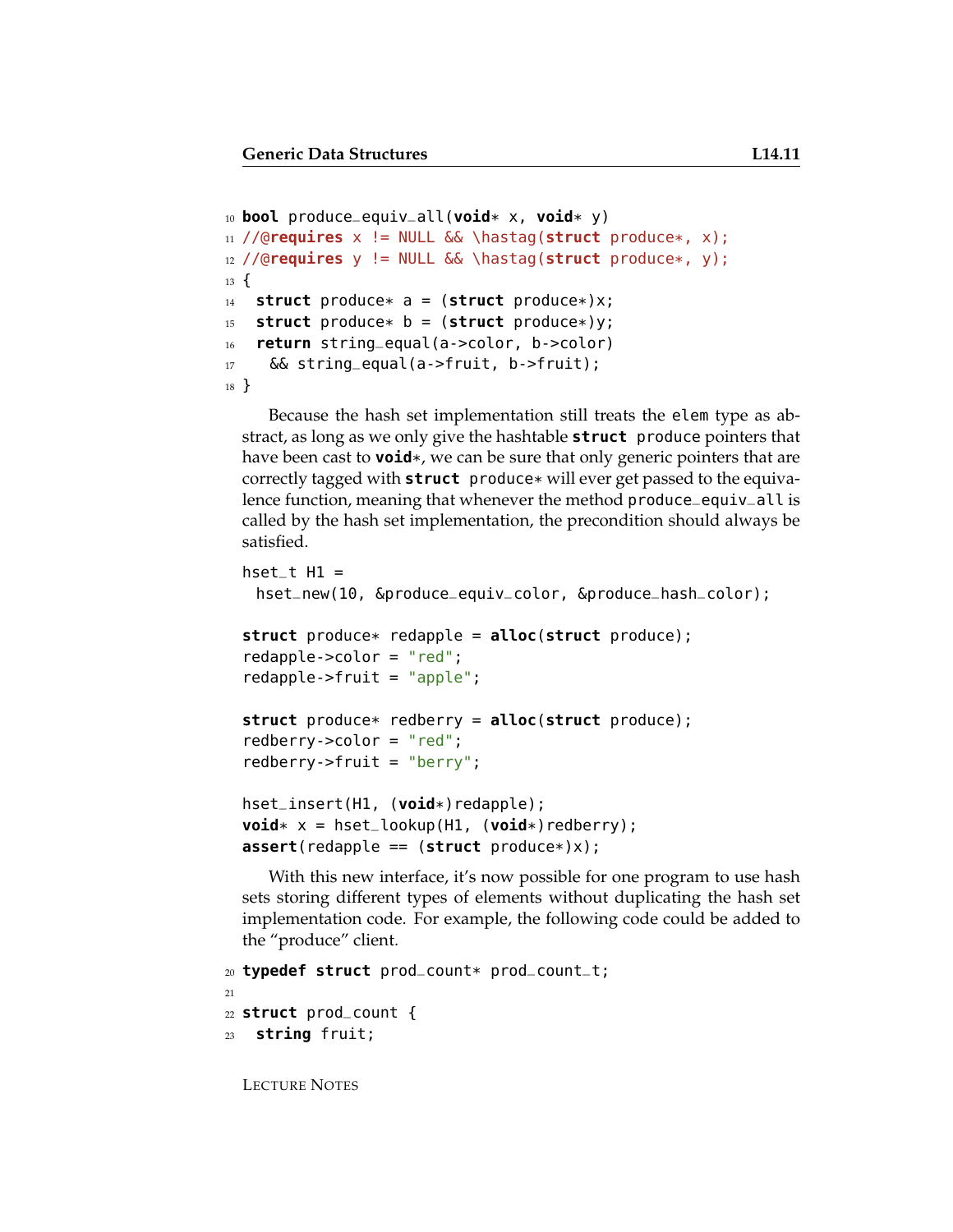```
24 int count;
25 };
26
27 bool prod_count_equiv(void* x, void* y)
28 //@requires x != NULL && \hastag(struct prod_count*, x);
29 //@requires y != NULL && \hastag(struct prod_count*, y);
30 {
31 return string_equal(((struct prod_count*)x)->fruit,
32 ((struct prod_count*)y)->fruit);
33 }
34
35 int prod_count_hash(void* x)
36 //@requires x != NULL && \hastag(struct prod_count*, x);
37 {
38 return hash_string(((struct prod_count*) x)->fruit);
39 }
40
41 void* prod_count(string fruit, int count)
42 //@ensures \result != NULL;
43 //@ensures \hastag(struct prod_count*, \result);
44 {
45 struct prod_count* x = alloc(struct prod_count);
46 x->fruit = fruit;
47 x->count = count;
48 return (void*)x;
49 }
50
51 int main() {
52 elem greenapple = produce("green", "apple");
53 elem redapple = produce("red", "apple");
54 elem redberry = produce("red", "berry");
55 elem blueberry = produce("blue", "berry");
56 elem apple_count = prod_count("apple", 2);
57 elem berry_count = prod_count("berry", 2);
58
59 hset_t H1 = hset_new(10, &produce_equiv_all,
60 &produce_hash_all);
61 hset_t H3 = hset_new(10, \deltaprod_count_equiv,
62 &prod_count_hash);
63
```